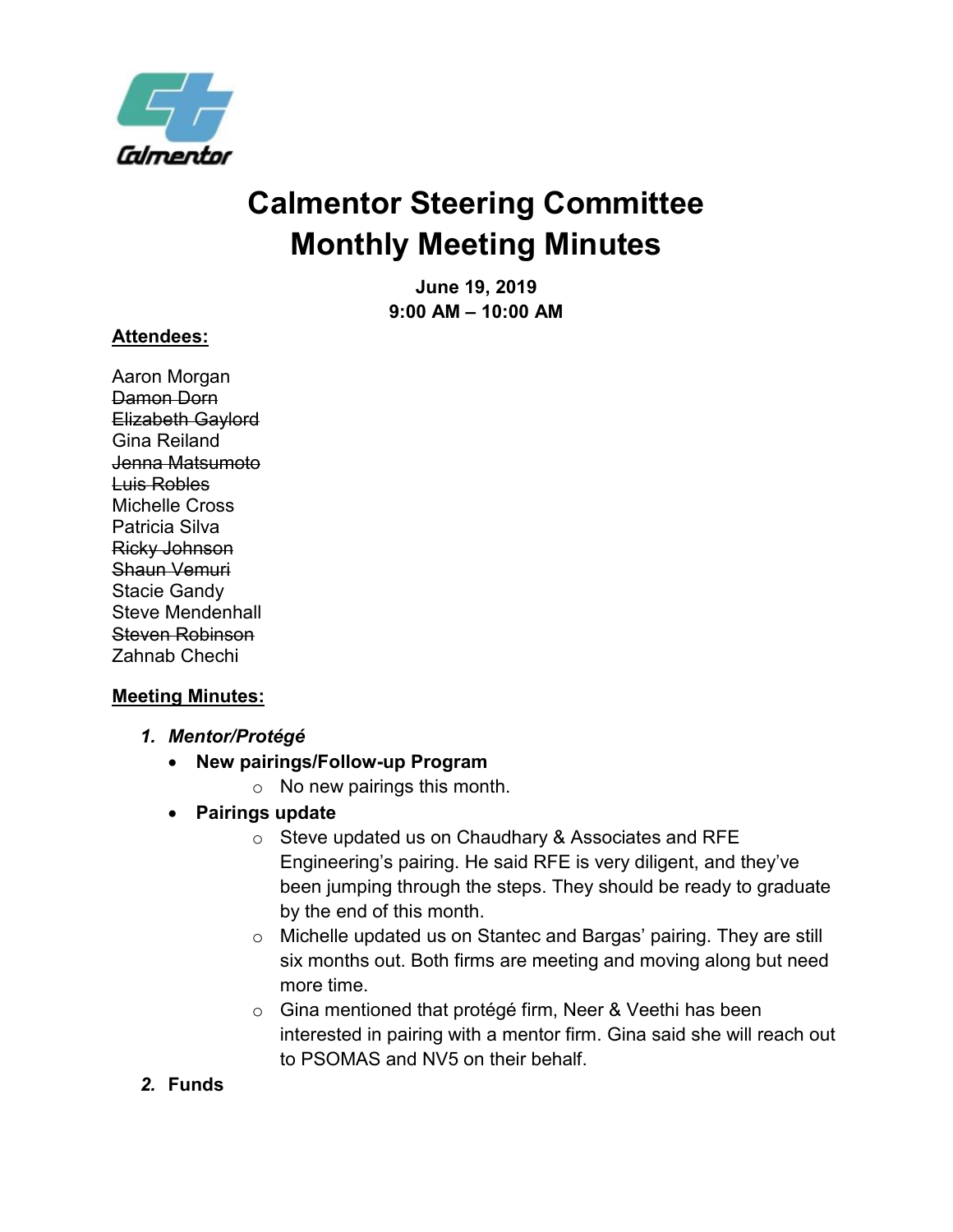

- The remaining account balance is 5,255.69.
	- o We spent \$348.75 on breakfast during the May event.
	- o We received a payout of \$187.44 for that event.

## *3.* **Events**

- **Innovations in Transportation Event at Zocalo on July 24th**
	- ➢ Committee agreed that the attendance fee should be \$20.00 per person.
	- ➢ Luis Robles booked Diana Gomez from California High Speed Rail and is working on reserving one more speaker from San Joaquin Valley Clean Transportation Center.
	- $\triangleright$  Michelle is working on reserving a third speaker for the event.
	- ➢ Gina asked if there should be a speaker from Caltrans. Committee agreed that it would be a good idea to have one, preferably someone actively engaged in the future of transportation. Gina will reach out to someone.
	- $\triangleright$  Speakers will speak for 15 minutes each and then there will be a 20minute Q&A session.
	- $\triangleright$  It was mentioned that Luis would make a great moderator and after I spoke with him, he agreed to the task.
	- $\triangleright$  Zahnab will work on the agenda and get it out to the Committee.

## • **Future Events**

- ➢ Peak interest for mentor/protégé program.
- $\triangleright$  Conduct a daytime workshop.
- ➢ Hold an event focused on networking. Can serve appetizers/cocktail style.

## *4.* **Committee Vacancies**

- Fill vacancies and remove members who have missed 3 or more consecutive meetings.
- Michelle is working on peaking the interest of a couple people at Stantec. They will attend our next event.
- Steve mentioned mandating participation of current consultants contracted with Caltrans. Gina said she will look into it.

## *5.* **New Business**

## • **Contract Look Ahead**

- $\circ$  Last Chance Grade Project Specific to be advertised in the next two weeks.
- o D1 and D2 Design contract to be advertised next month.
- o D3 Construction to be advertised by mid-July.